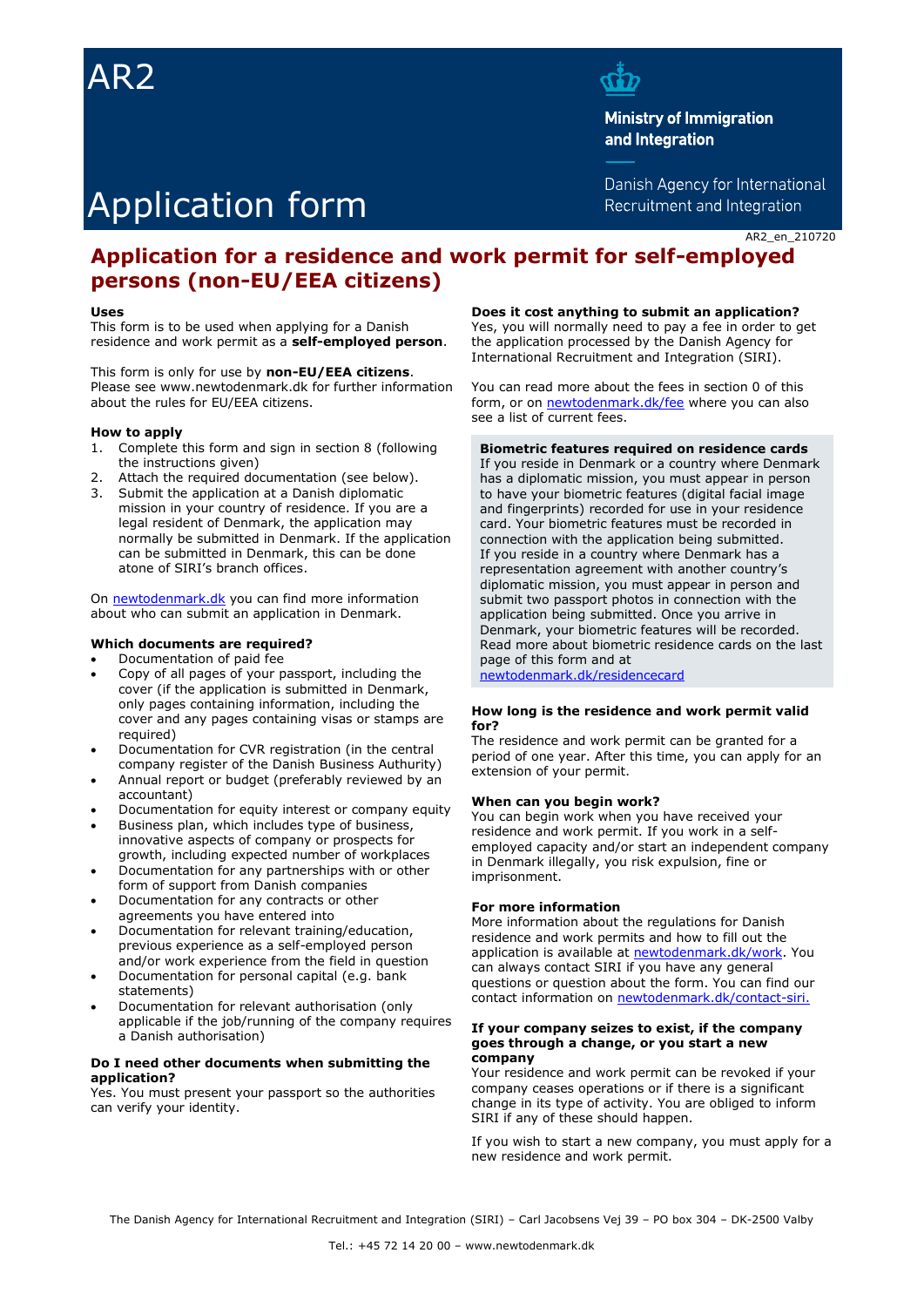Ministry of Immigration and Integration

Danish Agency for International

|                       |                    |                   |             | TICAL MITTICHE QHU INTERNATIONI |  |  |
|-----------------------|--------------------|-------------------|-------------|---------------------------------|--|--|
| For official use only |                    |                   |             |                                 |  |  |
| Date received         | Received by (name) | Authority (stamp) | Personal ID | Case order $ID^*$               |  |  |

\*) IMPORTANT: The case order ID will only be recorded by the authorities if the applicant has not created a case order ID. If the applicant has created a case order ID, this should be stated under section 1 of the application form.

AR2\_en\_210720

## **Application for a residence and work permit for self-employed persons (non-EU/EEA citizens)**

# 1. Information about fees

You will normally need to pay a fee if you submit an application for a residence and work permit in Denmark. You can find the current fees on [newtodenmark.dk/fee.](http://www.newtodenmark.dk/fee)

All persons who submit an application for residence and work permit on the grounds of salaried work must do the following in the order below:

- 1. Create a case order ID. **Please note**: You must state the case order ID in the field below.
- 2. Pay the fee. **Please note**: Certain groups of applicants may be exempt from paying the fee. These groups must still create a case order ID.
- 3. Submit the application.

The fee covers the processing of your case. This means that the fee will not be refunded if your application is turned down. Furthermore, the fee will not be refunded if, during the processing of your case, you choose to withdraw your application. If you have not paid the fee your application will be rejected, which means that it will not be processed. If your application is rejected for any other reason, the fee will be refunded minus an administration fee.

#### **How do I create a case order ID?**

Anyone can create a case order ID on [newtodenmark.dk/fee.](http://www.newtodenmark.dk/fee) You must clearly state the case order ID in the field below and when paying the fee (if applicable).

#### **How do I pay the fee?**

You can pay the fee in several ways, such as by credit card, through a Danish internet bank, in the bank or at the post office. On [newtodenmark.dk/fee](http://www.newtodenmark.dk/fee) you can choose how you wish to pay, and you can see which information is required when paying the fee. **Please note**: The fee must be paid no later than at the same time the application is submitted. In most cases, this means that the fee will need to be paid **before** the application is submitted. Only a few Danish diplomatic missions will allow you to pay the fee when you submit your application. You **cannot** pay the fee at SIRI's branch offices. Please **include documentation that you have paid the fee**, such as a receipt for payment by credit card, for transfer through a Danish internet bank or a receipt from a bank or post office.

#### **As a Turkish citizen, you may be exempt from paying the fee**

If you (the applicant) are a Turkish citizen and are applying for a residence and work permit on the grounds of salaried work, you may be exempt from paying the fee. On [newtodenmark.dk/fee](http://www.newtodenmark.dk/fee) you can read more about who is exempt from paying the fee. If you are a Turkish citizen and believe that you are exempt from paying the fee, please tick the box next to "Applicant is exempt from paying the fee". If you do this you do not need to fill in the information required for refunding the fee. When you create a case order ID, please state that you are exempt from paying the fee. Please note: if the immigration authorities decide that you are in fact not exempt from paying the fee, your application will be rejected, which means that it will not be processed. However, if you have paid the fee and the immigration authorities decide that you are in fact exempt from paying the fee, the fee will be refunded.

# 1.1 Case order ID

Please state your **case order ID**. The case order ID you state below must be identical to the case order ID stated when paying the fee. Please include documentation that you have paid the fee. If you believe that you are exempt from paying the fee, please enter your case order ID and tick the box next to 'The applicant is exempt from paying the fee'.

| <b>Case order ID</b> | $\Box$ The applicant is exempt from paying the fee |
|----------------------|----------------------------------------------------|
|                      |                                                    |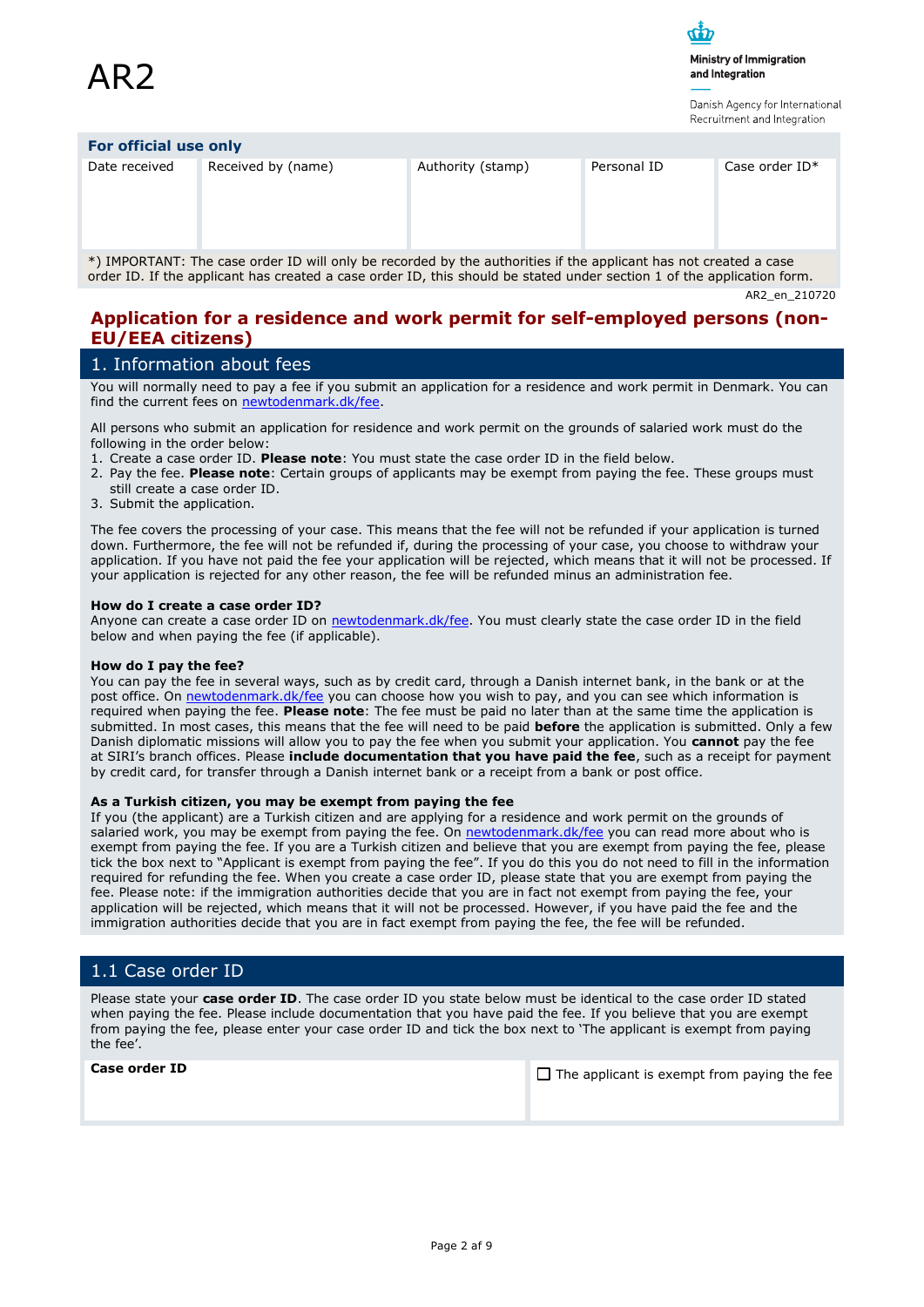Danish Agency for International Recruitment and Integration

# 1.2 Information required for refunding the fee (in case the fee is to be refunded)

Please give the information required for refunding the fee. The fee can be refunded by transfer to a Danish NEM account ('NEM-konto'), a Danish bank account, a foreign bank account, or in cash at a Danish diplomatic mission. Diplomatic missions can only repay fees in cash if the fee was originally paid there. Please state the name of the person to whom the refund should be paid (account holder/recipient), how you wish to receive the money, and any required information.

If the refund is to be paid to a foreign bank account, we recommend that you speak with your bank first to obtain the information necessary in order to receive a transfer from Denmark. In addition to the account information, you may also need to provide the bank's address.

Please note that for a period of 180 days, your fee cannot be returned to a bank account, if you originally paid the fee with Dankort or credit card. For that period of time the payment can only be returned to the same Dankort or credit card account. After 180 days, your fee can be returned to the bank account specified by you below.

| Account holder/recipient                                                                                     |                  |                                         |                                               |                |  |
|--------------------------------------------------------------------------------------------------------------|------------------|-----------------------------------------|-----------------------------------------------|----------------|--|
| $\Box$ Applicant                                                                                             |                  |                                         |                                               |                |  |
| $\Box$ Other person/company: (name)                                                                          |                  |                                         |                                               |                |  |
| CPR number<br>Danish NEM account (NEM-konto)<br>$\perp$                                                      |                  |                                         |                                               |                |  |
| Danish bank account<br>$\mathsf{L}$                                                                          | Name of bank     |                                         | Reg. number.                                  | Account number |  |
| Foreign bank account                                                                                         | Account number   |                                         |                                               |                |  |
|                                                                                                              |                  |                                         | Name and address of account holder            |                |  |
|                                                                                                              |                  | Name and adress of bank (incl. country) |                                               |                |  |
|                                                                                                              | <b>BIC/SWIFT</b> |                                         |                                               |                |  |
|                                                                                                              | <b>IBAN</b>      |                                         |                                               |                |  |
| Cash at Danish diplomatic mission<br>$\perp$<br>(tick only if the fee was paid at the<br>diplomatic mission) |                  |                                         | State which Danish mission (city and country) |                |  |

| 2. The applicant                 | PLEASE COMPLETE IN CAPITAL LETTERS |
|----------------------------------|------------------------------------|
| Surname                          | Former surname (if applicable)     |
| Given name(s)                    |                                    |
| Nationality                      | Former nationality (if applicable) |
| Date of birth (day, month, year) | Danish CPR number (if applicable)  |
| Personal ID (if applicable)      |                                    |
| Country of birth                 | Place of birth (city)              |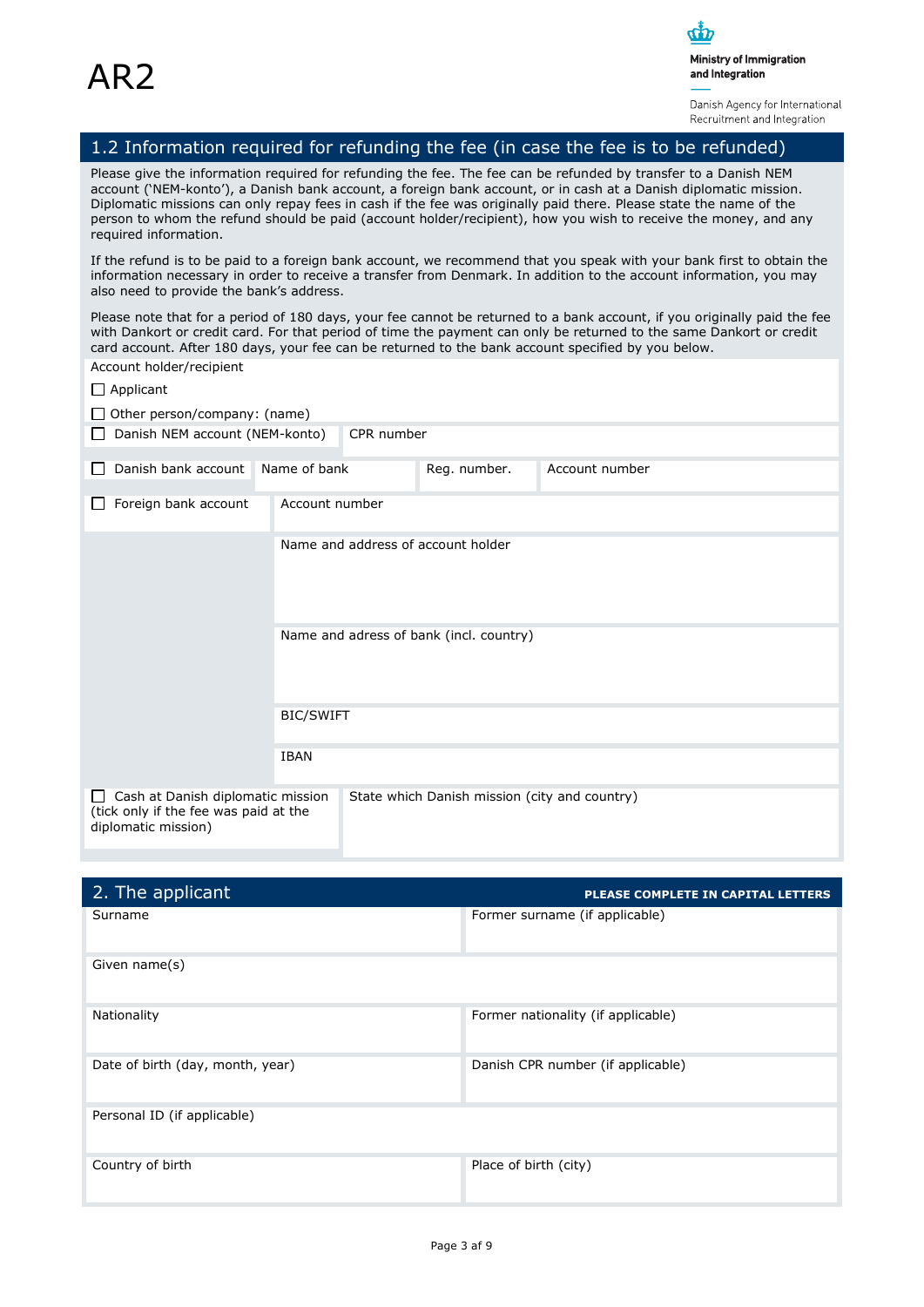Danish Agency for International Recruitment and Integration

| 3. Information about the applicant                                                                                                                                                                                                                                                                                                                                                                                                                                                                                               |                                         |                               | <b>PLEASE COMPLETE IN CAPITAL LETTERS</b> |                               |           |
|----------------------------------------------------------------------------------------------------------------------------------------------------------------------------------------------------------------------------------------------------------------------------------------------------------------------------------------------------------------------------------------------------------------------------------------------------------------------------------------------------------------------------------|-----------------------------------------|-------------------------------|-------------------------------------------|-------------------------------|-----------|
| Gender                                                                                                                                                                                                                                                                                                                                                                                                                                                                                                                           |                                         |                               |                                           |                               |           |
| $\Box$ Female<br><b>Nale</b>                                                                                                                                                                                                                                                                                                                                                                                                                                                                                                     |                                         |                               |                                           |                               |           |
|                                                                                                                                                                                                                                                                                                                                                                                                                                                                                                                                  |                                         |                               |                                           |                               |           |
| Current marital status                                                                                                                                                                                                                                                                                                                                                                                                                                                                                                           |                                         |                               |                                           |                               |           |
| $\Box$ Unmarried<br>$\Box$ Married                                                                                                                                                                                                                                                                                                                                                                                                                                                                                               | □ Divorced                              |                               | $\Box$ Widow(er)                          |                               |           |
| $\Box$ Registered partner                                                                                                                                                                                                                                                                                                                                                                                                                                                                                                        | $\Box$ Dissolved registered partnership |                               |                                           |                               |           |
| Your address in your home country (Street and number)                                                                                                                                                                                                                                                                                                                                                                                                                                                                            |                                         | Postal code, city and country |                                           |                               |           |
| Telephone number                                                                                                                                                                                                                                                                                                                                                                                                                                                                                                                 |                                         | Email address                 |                                           |                               |           |
| If you are currently in Denmark, please state your date of entry, address, and contact information in Denmark.                                                                                                                                                                                                                                                                                                                                                                                                                   |                                         |                               |                                           |                               |           |
| <b>Important:</b> Please inform SIRI of any change to address or other contact information.<br>Date of entry into Denmark                                                                                                                                                                                                                                                                                                                                                                                                        |                                         |                               |                                           |                               |           |
| Address in Denmark (Street and number)                                                                                                                                                                                                                                                                                                                                                                                                                                                                                           |                                         | Postal code, city and country |                                           |                               |           |
| $C/O$ (name)                                                                                                                                                                                                                                                                                                                                                                                                                                                                                                                     |                                         | Telephone number              |                                           |                               |           |
|                                                                                                                                                                                                                                                                                                                                                                                                                                                                                                                                  |                                         |                               |                                           |                               |           |
|                                                                                                                                                                                                                                                                                                                                                                                                                                                                                                                                  |                                         |                               |                                           |                               |           |
| 4. Information about the applicant's passport                                                                                                                                                                                                                                                                                                                                                                                                                                                                                    |                                         |                               | PLEASE COMPLETE IN CAPITAL LETTERS        |                               |           |
| If you are granted a residence permit, it can only be valid up to <b>three months before</b> your national passport<br>expires, or six months before other types of travel documents expire. If you receive a new passport while your<br>application is being processed, you will be asked to submit photocopies of all pages of the new passport, including the<br>cover (if you submit your copy in Denmark, only pages containing information, including the cover and any pages<br>containing visas or stamps are required). |                                         |                               |                                           |                               |           |
| Passport number                                                                                                                                                                                                                                                                                                                                                                                                                                                                                                                  |                                         | Date of expiry                |                                           |                               |           |
|                                                                                                                                                                                                                                                                                                                                                                                                                                                                                                                                  |                                         |                               |                                           |                               |           |
| 5. Information about the applicant's training/education, previous experience as a self-<br>employed person and work experience from the field in question                                                                                                                                                                                                                                                                                                                                                                        |                                         |                               | PLEASE COMPLETE IN CAPITAL LETTERS        |                               |           |
| Below are some questions about your educational background and your experience as a self-employed person. We<br>ask these questions because you can normally only be granted a residence and work permit as a self-employed<br>person if you have special qualifications, or if professional or labour market considerations warrant it. As such,<br>residence and work permits are not granted to persons with only economic and financial interests in the company<br>(e.g. investors or shareholders).                        |                                         |                               |                                           |                               |           |
| $\Box$ Vocational training                                                                                                                                                                                                                                                                                                                                                                                                                                                                                                       | Number of years                         |                               | Completed?                                | $\Box$ Yes                    | $\Box$ No |
| $\Box$ Higher education                                                                                                                                                                                                                                                                                                                                                                                                                                                                                                          | Number of years                         |                               | Completed?                                | $\Box$ Yes                    | $\Box$ No |
| Have you completed/are you following an educational programme<br>relevant to the field in question?                                                                                                                                                                                                                                                                                                                                                                                                                              |                                         |                               |                                           | $\Box$ Yes                    | ∐ No      |
| If yes, please state which type of educational programme, and the date on which you completed it/expect to<br>complete it.                                                                                                                                                                                                                                                                                                                                                                                                       |                                         |                               |                                           |                               |           |
|                                                                                                                                                                                                                                                                                                                                                                                                                                                                                                                                  |                                         |                               |                                           | Completed ___________________ |           |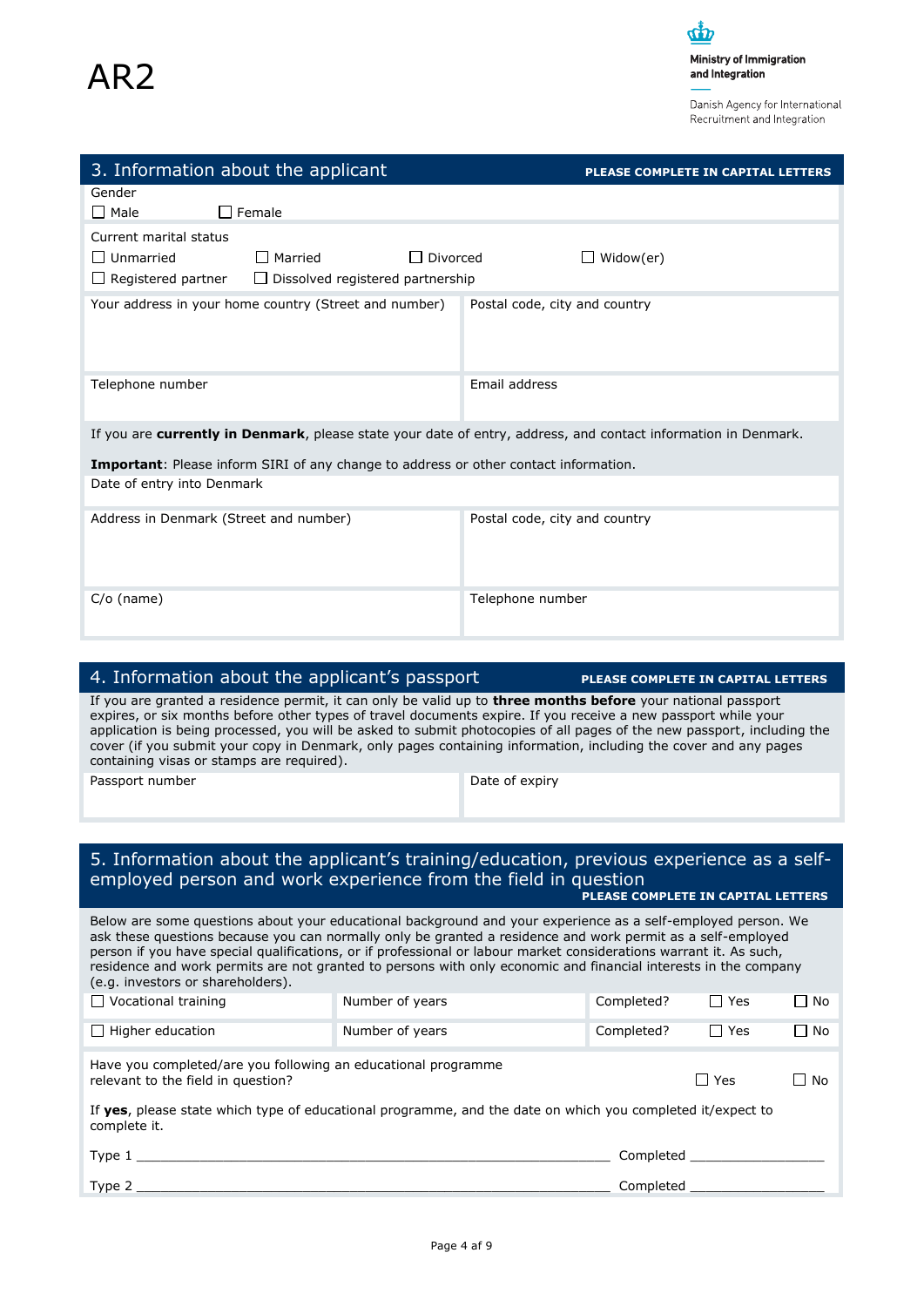# AR<sub>2</sub>

 $\boldsymbol{d}\boldsymbol{p}$ Ministry of Immigration and Integration

Danish Agency for International Recruitment and Integration

|                                                                                                          |                                                                                                                 |                 | Completed ____________________ |            |                    |  |  |
|----------------------------------------------------------------------------------------------------------|-----------------------------------------------------------------------------------------------------------------|-----------------|--------------------------------|------------|--------------------|--|--|
|                                                                                                          |                                                                                                                 |                 |                                |            |                    |  |  |
| Please attach your diploma/certificate or documentation that you are following an educational programme. |                                                                                                                 |                 |                                |            |                    |  |  |
|                                                                                                          | Do you have previous experience as a self-employed person and/or<br>work experience from the field in question? |                 |                                | $\Box$ Yes | No                 |  |  |
|                                                                                                          | If yes, please state which type of experience, and for which period of time                                     |                 |                                |            |                    |  |  |
|                                                                                                          |                                                                                                                 |                 |                                |            |                    |  |  |
|                                                                                                          |                                                                                                                 |                 |                                |            |                    |  |  |
|                                                                                                          |                                                                                                                 |                 |                                |            |                    |  |  |
|                                                                                                          |                                                                                                                 |                 |                                |            |                    |  |  |
|                                                                                                          | Please attach documentation for relevant experience.                                                            |                 |                                |            |                    |  |  |
|                                                                                                          | Does the job/running of the company require a Danish authorisation?                                             |                 |                                | $\Box$ Yes | No<br>$\mathsf{L}$ |  |  |
| If yes, please attach documentation for authorisation.                                                   |                                                                                                                 |                 |                                |            |                    |  |  |
| Language skills                                                                                          | Native language                                                                                                 | Second language |                                |            |                    |  |  |
|                                                                                                          | Other languages                                                                                                 |                 |                                |            |                    |  |  |

6. Comments **PLEASE COMPLETE IN CAPITAL LETTERS**

# 7. Declarations and information

#### **A. Sworn declaration that I have given correct information**

I solemnly swear that the information I have given in this application is correct. If the information is found to be false, I am subject to the following penalties:

- My residence permit can be revoked.
- Fine or imprisonment of up to two years.
- I can be required by law to repay the expenses incurred by the Danish state as a consequence of the false information.

#### **B. Information about your duty to provide the necessary information**

It is your duty to provide the information necessary to decide whether you can be granted a permit. If you do not provide this information, it may mean that you will not be granted a permit.

#### **C. Information on how we process your personal data**

SIRI is obliged to inform you how we process your data and to inform you of your rights in regard to how we process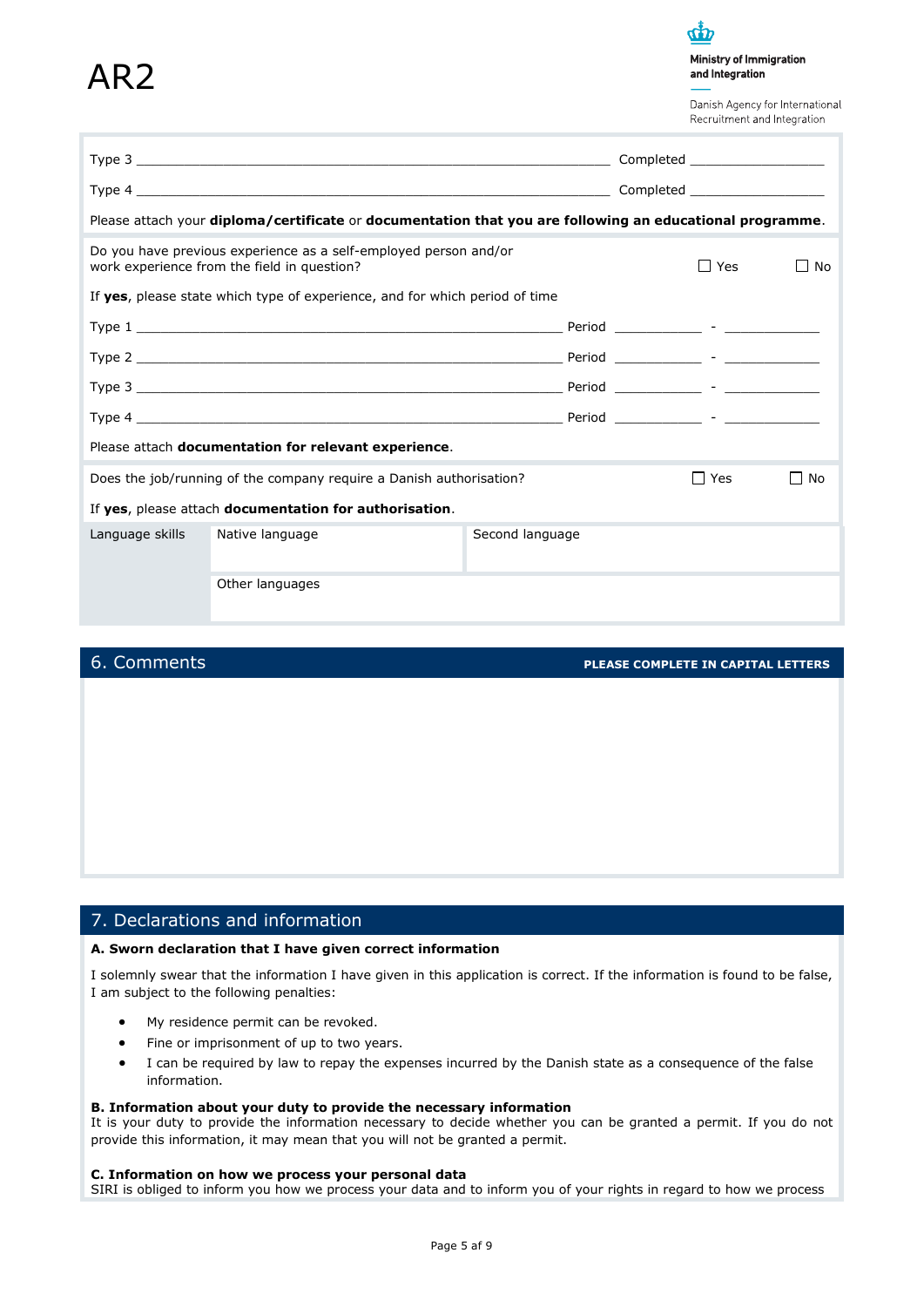Ministry of Immigration and Integration

Danish Agency for International Recruitment and Integration

#### your data.

#### **Data controller**

SIRI is the data controller and responsible for processing the personal data given in this application form and the data provided about you during the processing of the case. You can contact the agency by writing to the following address: The Danish Agency for International Recruitment and Integration (SIRI), Carl Jacobsens Vej 39, PO box 304, 2500 Valby or through our contact form on [newtodenmark.dk/SIRI-contactform.](http://www.newtodenmark.dk/SIRI-contactform)

#### **Data protection officer**

You can contact our data protection officer by writing to the aforementioned address (Att. Data protection officer) or by using our contact form at [newtodenmark.dk/SIRI-contactform.](http://www.newtodenmark.dk/SIRI-contactform) You can read more about SIRI as data controller and about SIRI's data protection officer on [newtodenmark.dk/personaldata.](http://www.newtodenmark.dk/personaldata)

#### **Purpose and legal basis**

The personal data you provide to SIRI is collected and used:

- to process your application for a residence and/or work permit in Denmark
- in any later application for an extension or for a new residence and/or work permit in Denmark
- for verification and spot checks of the conditions for your residence and/or work in Denmark

The legal basis for processing your personal data is:

- The Danish Aliens Act, in particular chapter 1 on the entry and residence of aliens in Denmark.
- The General Data Protection Regulation (GDPR), article 6.1 (c) (relating to the processing of data in order to comply with the legal obligation to which the controller is subject) and 6.1 (e) (relating to the exercise of official authority vested in SIRI by the Aliens Act).
- The General Data Protection Regulation (GDPR), article 9.2 (f) (relating to the necessity of processing in order to establish, exercise or defend legal claims).
- The Danish Data Protection Act section 8 (relating to the official authority only being allowed to process information about criminal offences if it is necessary for tasks of that official authority).

The information you give or have given in connection with your application will be registered in the registers of Danish immigration authorities. The same holds true for any information you later give in connection with an application to extend your residence permit or for a new residence and/or work permit in Denmark.

Some of your data will be registered in the Civil Registration System (CPR). This will in some instances happen immediately when you are granted a permit. In other situations the registration will take place only when you take up residence in Denmark.

#### **We process the following categories of data about you:**

- General personal data, such as: information about your name, possible civil registration number (CPR-number), ; citizenship, occupation, education, marital status, financial information and whether you have committed any legally punishable offences
- Sensitive personal data, such as: health information and biometric data collected for the purpose of establishing your identity.

#### **We can disclose your data to the following recipients**

SIRI can pass on your data to your sponsor (e.g. your employer, place of study, host or family member), municipal authorities, the police, the Danish Security and Intelligence Service and the Danish Defence Intelligence Service, the public prosecutor, the Immigration Appeals Board, the Refugee Appeals Board, the Ministry of Immigration and Integration, the Danish immigration Service, the Danish Agency for Labour Market and Recruitment, the Ministry of Foreign Affairs of Denmark and The Danish Parliament.

In isolated cases, SIRI also passes on your data to other public authorities, private sector organizations and foreign organizations and authorities when it is necessary to exercise our official authority.

Furthermore, data from SIRIs registers and the CPR register are shared with other relevant authorities or organisations via the Aliens Information Portal (Udlændingeinformationsportalen) if they need the data in order to process aspects of your stay in Denmark.

SIRI shares data when it is necessary in order to exercise our official authority, including when we are legally obliged to share information.

If you lose your residence permit, we will inform your current or previous employers, if any, that you no longer have the right to work. This will happen, if we issue a refusal to an application for a residence permit or to an extension of a residence permit. It will also happen if we revoke your residence permit or if we establish that your residence permit has lapsed. Employers who within the last three months have reported salary payments to you to the income register will be informed.

#### **What is the origin of the data we process about you?**

The personal data that SIRI processes about you have been provided by you in this application form. We will also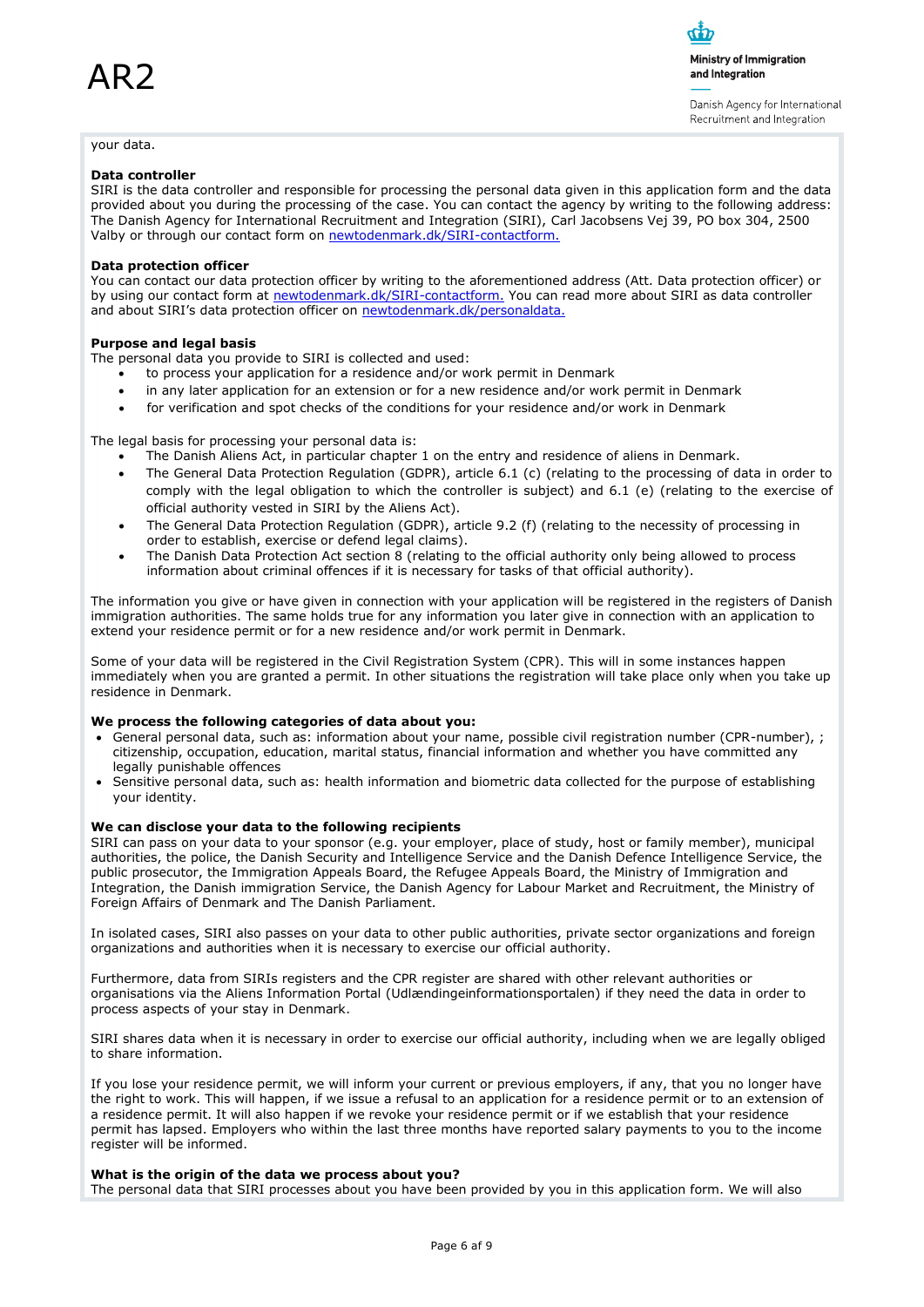Ministry of Immigration and Integration

Danish Agency for International Recruitment and Integration

process data you may submit to your case later.

In addition, we will process data obtained from:

- any of your previous applications submitted to SIRI,
- searches in databases, such as: the Civil Registration System (CPR), the Income Register (eIncome), the Building and Dwelling Register (BBR), the Central Crime Register (KR), the Central Passport Register and the Schengen Information System (SIS II)
- other authorities, such as: municipal authorities, the Regional State Administration, the Danish Immigration Service, the Immigration Appeals Board and the Refugee Appeals Board,
- third-parties or sponsors, such as: your au pair- or internship host, employer or educational institutions
- any person applying for a residence permit based on your grounds for residence in Denmark, and this person's previous cases with SIRI.

#### **Storage of data**

SIRI will store your personal data for as long as it is necessary in order to be able to carry out our tasks in relation to establishing or defending a legal claim to residence.

Data submitted as part of an immigration related matter can be stored for use by the immigration authorities at a later date. This means that the data can enter into the decision making process regarding future applications for extension of a residence permit, when revoking a residence permit, for verification and spot checks, when deciding whether a permit has lapsed, in relation to applications for permanent residency and for naturalization and in cases concerning any family members.

In practice this means that SIRI will store your data for the period of your 'lifecycle' – i.e. your entire life. Basic data regarding your stay in Denmark, e.g. when and why you have been granted a residence permit and information on other decisions made by SIRI regarding your residence in Denmark will not be erased.

If you have your finger prints and facial photo taken for use with your residence card and for identification and identity control, your fingerprints and photo will be stored in the immigration authorities' database. If you are granted a residence permit, your fingerprints and photo will be stored for 10 years. If you are not granted a residence permit, your fingerprints and photo will be stored for 20 years. If you are granted Danish citizenship, your fingerprints and photo will be deleted.

Finally, it must be mentioned that data will be transferred to the Danish National Archives in accordance with the Danish Archives Act.

#### **Your rights**

Under the GDPR you have a number of rights in relation to our processing of data about you:

*The right to know what kind of data we process about you*

You have the right to ask what kind of data we are processing about you and be granted access to these data. If you request access to your data, your application will be processed in accordance with the GDPR's regulations governing right of access. If there are other regulations which provide you with greater access than the GDPR affords, your request for access will be processed in accordance with these regulations as well. These additional regulations may include those contained in the Public Administration Act that governs freedom of information requests.

*The right to rectification (data correction) and the right to have your data erased*

You have the right to request that corrections be made to personal data about you that you find inaccurate. In specific situations, you also have the right to have your data erased. As a rule, information can only be erased, if it is not necessary for processing your case as SIRI is obliged to record and register information in accordance with the Public Administration Act.

#### *The right to restriction of processing*

In some situations, you have the right to restrict the processing of your personal data. Where processing has been restricted, SIRI may thereafter, with the exception of storage, only process your data with your consent unless the purpose of the processing is to establish or defend a legal claim, to protect another person or for reasons of important public interest.

#### *The right to object*

In some situations, you have the right to object to otherwise legal processing of your personal data. This means that you can request that your data is erased, corrected or restricted.

You can read more about your rights in the Danish Data Protection Agency's guidelines about GDPR at [www.datatilsynet.dk.](http://www.datatilsynet.dk/) If you would like make use of your rights under the GDPR, contact SIRI.

#### **Complaints to the Data Protection Agency**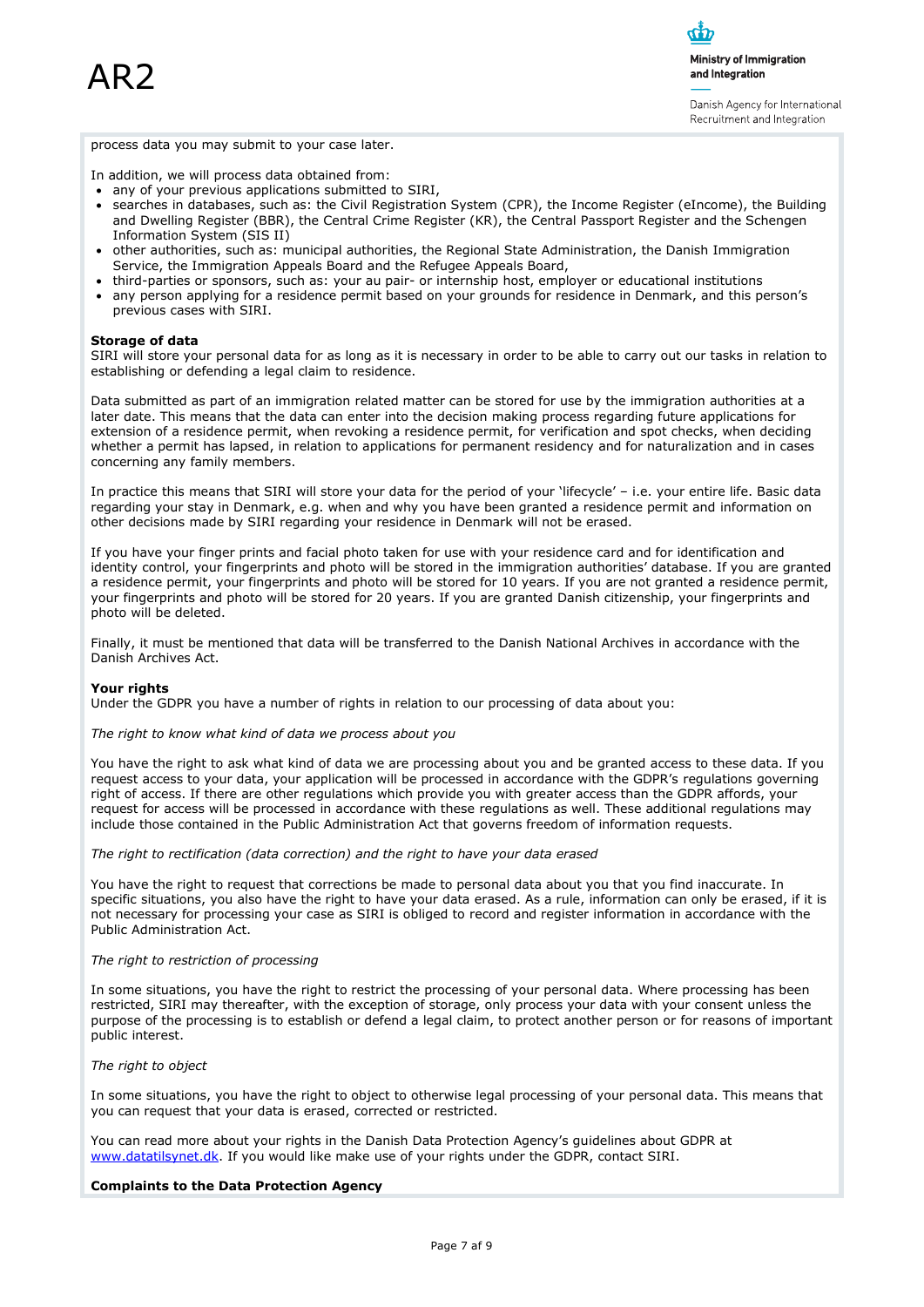Danish Agency for International Recruitment and Integration

You have the right to submit a complaint to the Data Protection Agency if you are dissatisfied with the way we process your personal data. Contact information for the Data Protection Agency is available at [www.datatilsynet.dk.](http://www.datatilsynet.dk/)

#### **E. Verification and spot-checks**

Your case may be selected for a spot-check. The spot-check aims to verify the following:

- The accuracy of the information you have given.
- Whether you meet the conditions for a residence and/or work permit, if such is granted to you.
- Whether you are staying and/or working in Denmark without the necessary permit.

Verification may involve the following:

- Checking public registers, such as the Civil Registration System (CPR)
- Comparing information contained in the registers of SIRI and the Danish Immigration Service with records held by the Civil Registration System (CPR), the Building and Dwelling Register (BBR), the Central Business Register (CVR) and the Income Register (eIncome).
- Contacting other authorities, such as municipalities
- Contacting third parties, such as employers or places of study
- Turning up in person at your residence, place of study or workplace
- Using information registered by your employer about your employment

You may be asked to supply additional information as part of the verification and spot-check process.

### 8. Signature

**By signing below, I confirm that the information I have given in this form is correct and that I have read and accepted the terms laid out in section 7, paragraph A-B**

**I also understand that the information I have given or will be giving will be registered in SIRI's registers and that the information contained in the registers of SIRI and the Danish Immigration Service can be compared with records held in the Civil Registration System (CPR), the Building and Dwelling Register (BBR), the Central Business Register (CVR) and the Income Register (eIncome).**

Date and place Signature Signature

### Did you remember everything?

If your application for a Danish residence and work permit is correctly filled out and contains the required documents, SIRI can process your case faster.

It is therefore important that you make certain that the form is filled out correctly and that you have included the necessary documents.

We recommend using the checklist below to verify that the application is complete and correct.

### **Checklist**

**Before submitting the application, please ensure that you have included the following documents:**

□ Documentation of paid fee, such as such as a receipt from a Danish internet bank or a receipt from a bank or post office

 $\Box$  Copy of all pages of your passport, including the cover (if the application is submitted in Denmark, only pages containing information, including the cover and any pages containing visas or stamps are required)

 $\Box$  Documentation for CVR registration (in the central company register of the Danish Business Authurity)

Annual report or budget (preferably reviewed by an accountant)

 $\Box$  Documentation for equity interest or company equity

 $\Box$  Business plan, which includes type of business, innovative aspects of company or prospects for growth, including expected number of workplaces